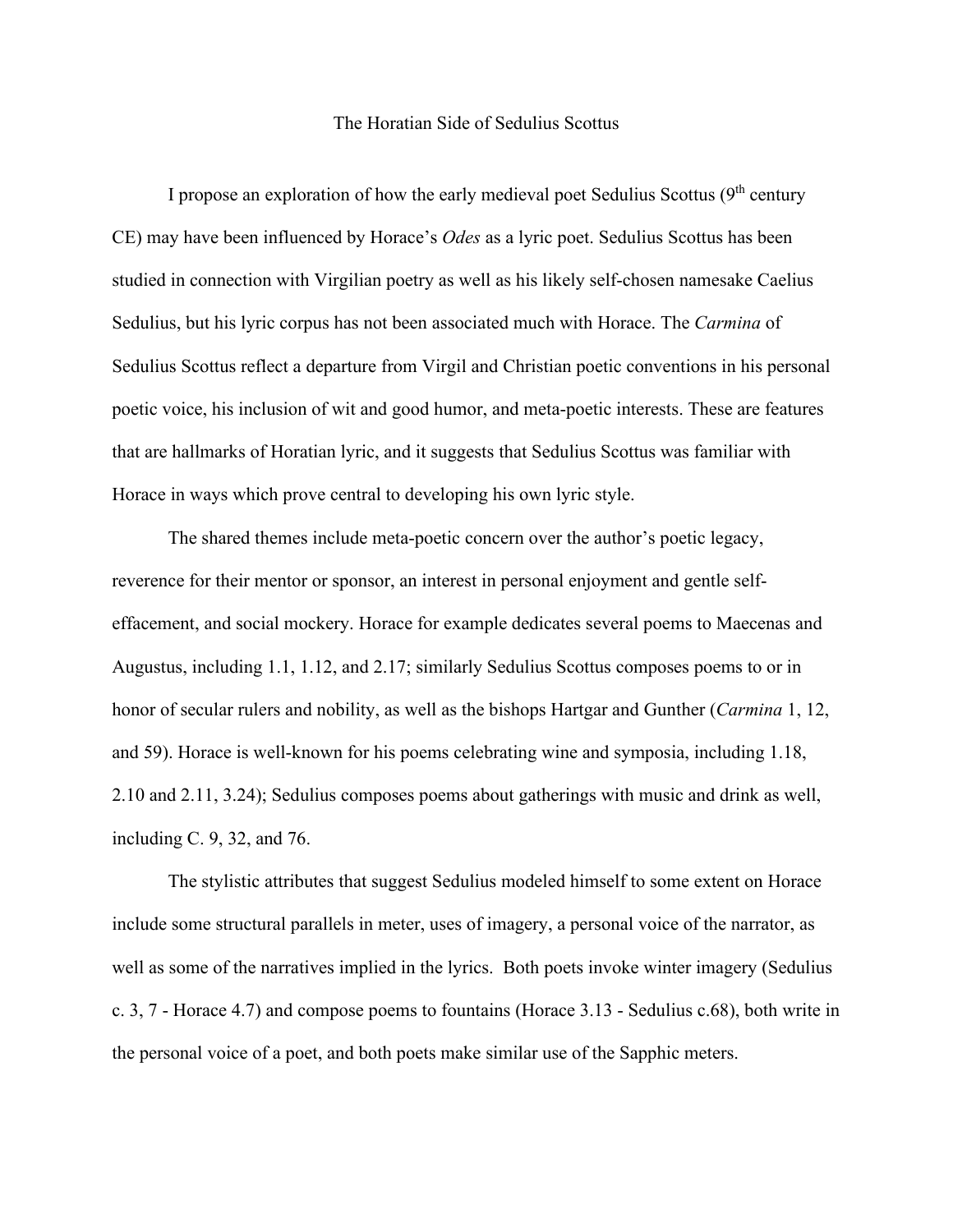That Sedulius may have known and intentionally been modeling some of his poetry on Horace's *Odes* is probable not only because of the above parallels in content and style, but also because of his background in the Latin grammarians. Like many of his (probably) Irish colleagues, Sedulius Scottus wrote commentaries on major grammarians including Donatus and Priscian. There is also a manuscript containing some of Horace's lyrics that may have connections to either Sedulius himself or members of his scholarly community (Codex Bernensis 363).

Sedulius may have been influenced by Horace or Horatian style, but he also has his own clear attitudes, styles, and ideas that distinguish him from Horace. In addition to the Christian leanings of his poetry, Sedulius is also more openly accepting of some luxuries in life compared to Horace, at least in his poetry, Sedulius is also a little more directly biographical in his poetry than Horace who never names himself in his *Odes* (he does once in the Epodes), and Sedulius also write more directly as a member of a community as opposed to being a more individual poet like Horace.

Considering the poetry of Sedulius Scottus in the context of Horace's *Odes* in particular provides some insight into not only Horace's legacy and influence but also on how Carolingian Latin poets adapted their models to their own lives and times. Compared with some of his counterpart Christian poets, Sedulius Scottus manages to present a more balanced personal world that connects his sacred and secular lives, suggesting that it's perfectly possible to have both, making him unusual for his time; had he not had Horace as a model for combining the literary, personal, and outside worlds, he may not have been as successful as he was in achieving this feat.